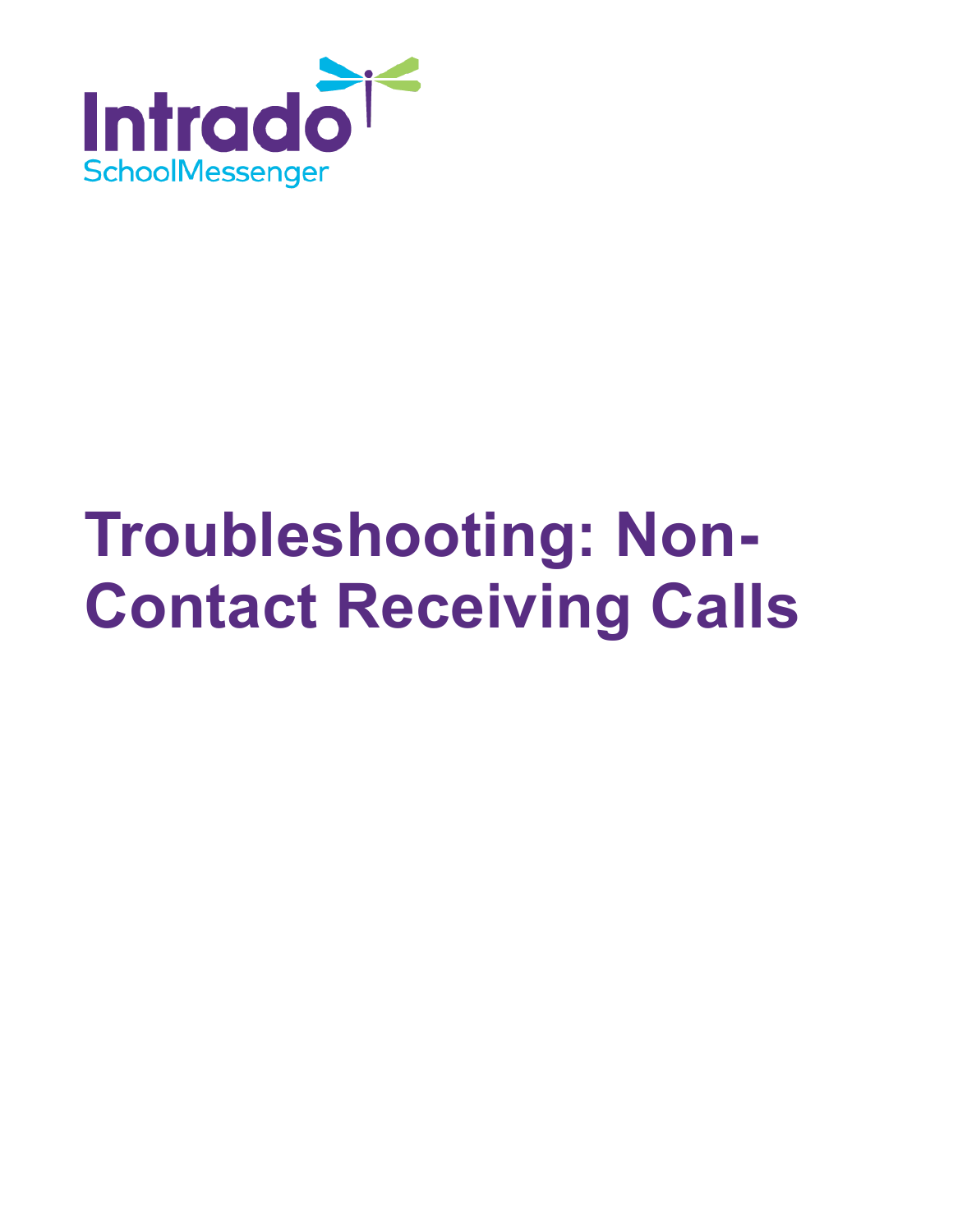

## **Contents**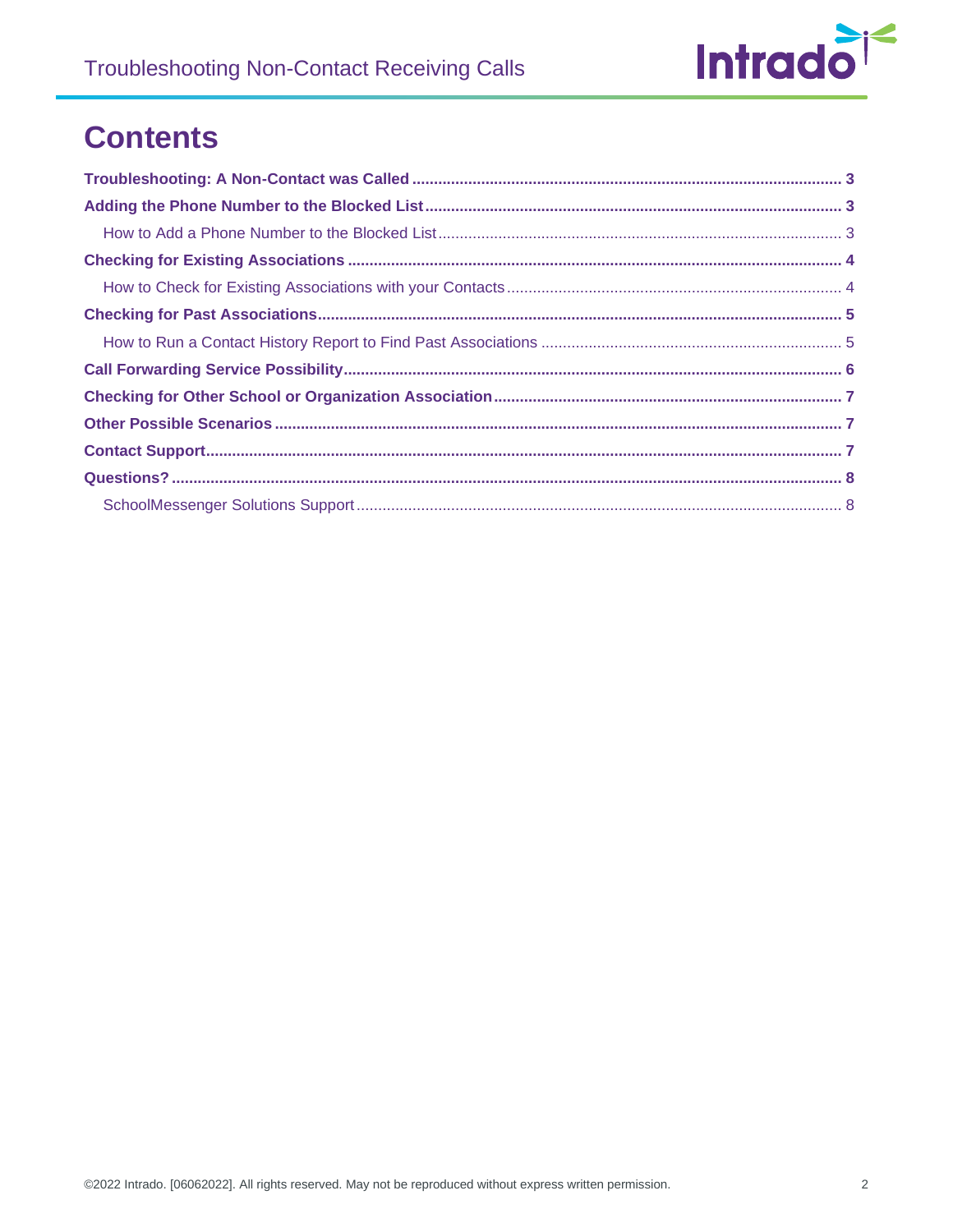

## <span id="page-2-0"></span>**Troubleshooting: A Non-Contact was Called**

In the event that you run into a scenario where a person that is not part of your System Contacts in SchoolMessenger Communicate reports to you that they have received one of your broadcasts, use the following troubleshooting steps to try to identify and resolve the problem.

Consider the following possible scenarios:

- The person's phone number may be associated with someone who is a contact in the system.
- At the time of the broadcast, the person's phone number may have been associated with a contact, but it may since have been corrected or removed.
- The person's phone number may possibly be set as a forwarding contact via a Call Forwarding service.
- The person's phone number may be associated with another school district or organization, and the broadcasts they are receiving may be from that school or organization.

You can explore these and other scenarios by using the following troubleshooting guide.

**Note**: Many of the steps in this guide may require System Administrator-level access to the program. If you do not have this access when attempting to troubleshoot, consult your System Administrator. You can also call support who will be happy to help, but keep in mind that support cannot change permissions on any account without *System Administrator permission.*

## <span id="page-2-1"></span>**Adding the Phone Number to the Blocked List**

Before continuing with troubleshooting the cause of the issue, you may want to pre-emptively prevent that person from being contacted by adding their phone number to the Blocked List for phone calls. This is not required, but a good idea, especially if it has caused distress.

*Note: Many common User Profiles have access to add numbers to the Blocked List, but most base-level users do*  not have the ability to remove them from it. Take care to type the correct number when adding, and if a number was added by mistake, consult a System Administrator to have it removed, or call support if you have access but *do not know how to do so.*

#### <span id="page-2-2"></span>**How to Add a Phone Number to the Blocked List**

Navigate to the **System** tab, then to the **Blocked Lists** sub-tab.

| <b>Dashboard</b>                               | <b>Broadcasts</b>                | <b>Reports</b> | <b>System</b>               | <b>Admin</b> |          |                      |                 |
|------------------------------------------------|----------------------------------|----------------|-----------------------------|--------------|----------|----------------------|-----------------|
| <b>Active Broadcasts</b>                       | <b>Completed Broadcasts</b>      |                | <b>Repeating Broadcasts</b> |              | Contacts | <b>Blocked Lists</b> | <b>Monitors</b> |
| <b>Blocked Lists</b>                           |                                  |                |                             |              |          |                      |                 |
|                                                | <b>Blocked Destination Types</b> |                |                             |              |          |                      |                 |
| Phone Calls / Text-Messages<br>Email Addresses |                                  |                |                             |              |          |                      |                 |
|                                                |                                  |                |                             |              |          |                      |                 |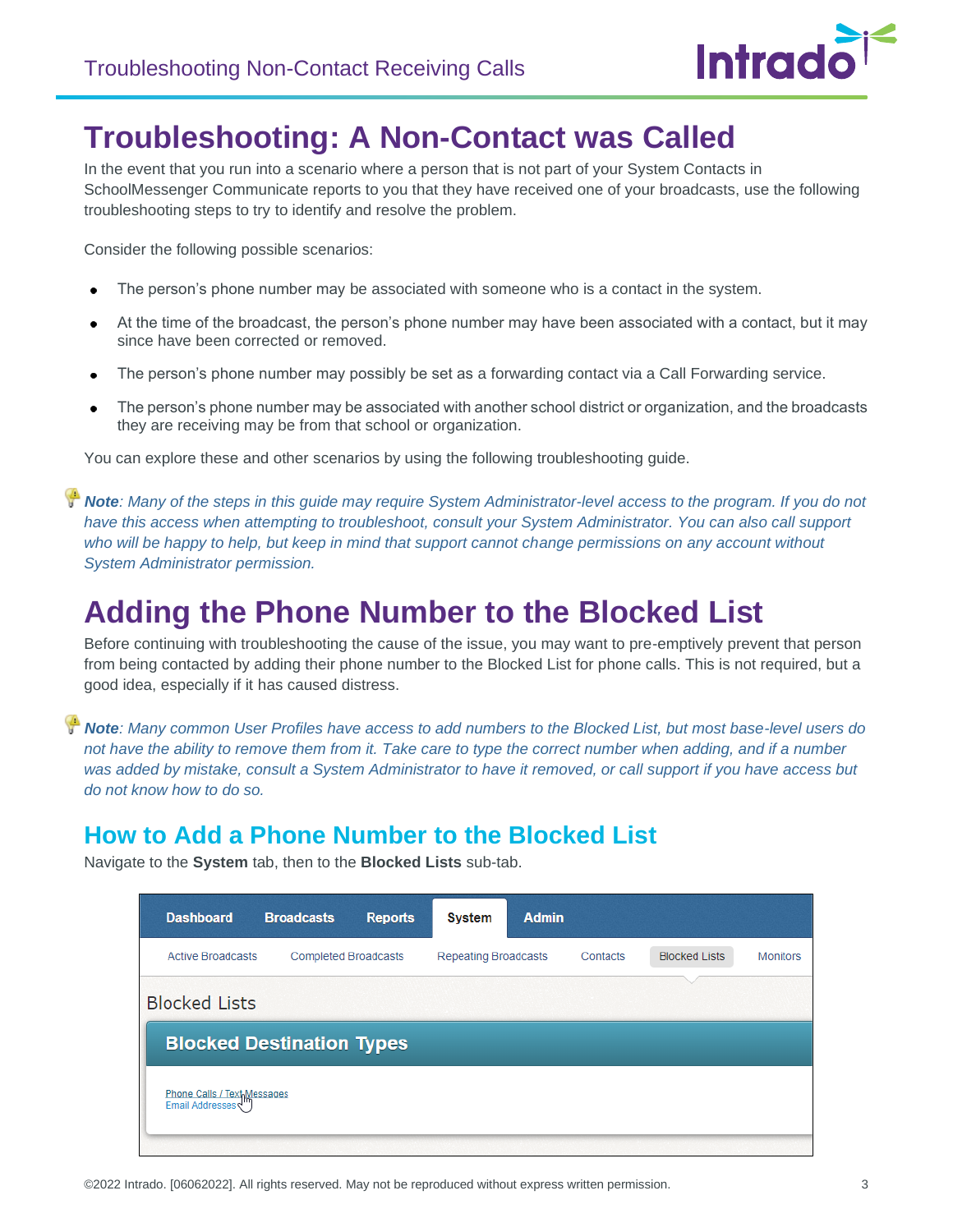

Click P**hone Calls / Text Messages**. It may just say Phone Calls if you do not have SMS enabled.

You will see two main sections. The first is **Add Phone Number**. In that section, make sure the **Block Type** dropdown includes **Calls**. Enter the phone number in the **Phone** field and enter a brief reason for blocking the phone number in the **Reason** field (for example, Non-contact requested not to be called.)

| <b>Add Phone Number</b> |                                               |  |  |  |  |
|-------------------------|-----------------------------------------------|--|--|--|--|
|                         |                                               |  |  |  |  |
| Block Type @            | Block Calls and Text Messages<br>$\checkmark$ |  |  |  |  |
| Phone $\odot$           | 8887427702                                    |  |  |  |  |
| Reason <b>O</b>         | Request received for number not to be con     |  |  |  |  |
| <b>◎</b> Add            |                                               |  |  |  |  |

Click **Add** to add the phone number to the Blocked List.

## <span id="page-3-0"></span>**Checking for Existing Associations**

One of the most common reasons for a non-contact to be receiving broadcasts is that their contact information is associated with an existing contact. Usually, this occurs because a phone number was accidentally mistyped when given to you, or the number used to belong to one of your contacts and now does not, but they have not yet informed you of this.

You can easily check your contact records to see if the number is associated with any existing contacts.

#### <span id="page-3-1"></span>**How to Check for Existing Associations with your Contacts**

Navigate to the **System** tab, then to the **Contacts** sub-tab.

| <b>Dashboard</b>         | <b>Broadcasts</b>           | <b>Reports</b> | System                      | <b>Admin</b> |          |                      |                 |
|--------------------------|-----------------------------|----------------|-----------------------------|--------------|----------|----------------------|-----------------|
| <b>Active Broadcasts</b> | <b>Completed Broadcasts</b> |                | <b>Repeating Broadcasts</b> |              | Contacts | <b>Blocked Lists</b> | <b>Monitors</b> |

Here, you will have several options for searching for contacts. Choose **Search for Person**, and enter the phone number in question.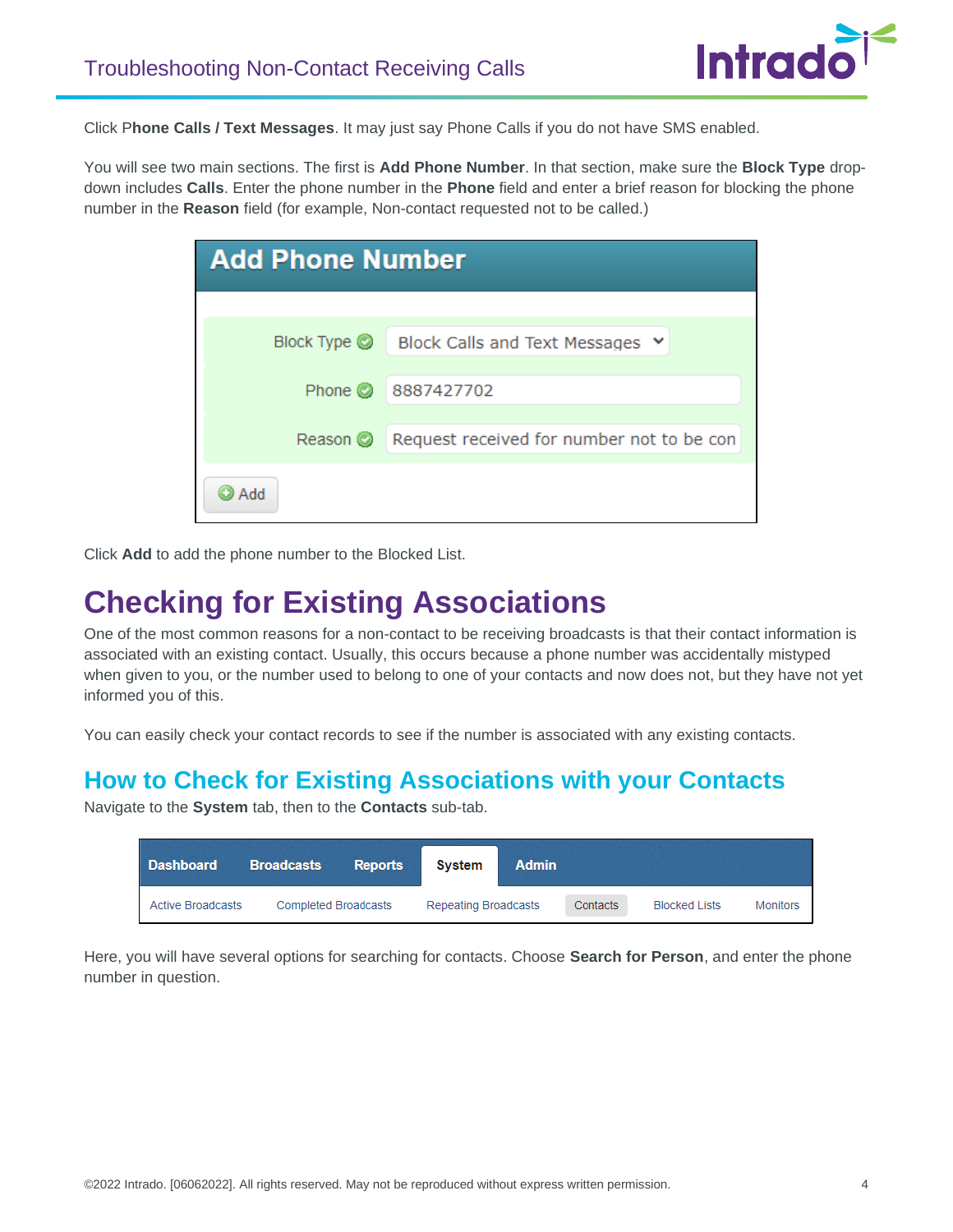

| <b>Search Options</b> |                                                                                                     |  |  |  |  |
|-----------------------|-----------------------------------------------------------------------------------------------------|--|--|--|--|
| Search Options        | $\bigcirc$ Search by Rules<br>Search for Person<br><b>Show All Contacts</b><br>◯ Search by Sections |  |  |  |  |
| Search @              | 5551274271                                                                                          |  |  |  |  |
| <b>尚</b> Spearch      |                                                                                                     |  |  |  |  |

Click **Search**.

If no contacts display, that means that there are no current associations with that phone number. This does not mean that the number was not called, necessarily; it just means that no official system contacts have the number in their records at this time.

## <span id="page-4-0"></span>**Checking for Past Associations**

If you cannot find any current associations with your system contacts for the phone number, you can try to search for associations that were present at the time that the number was called.

#### <span id="page-4-1"></span>**How to Run a Contact History Report to Find Past Associations**

Navigate to the **Reports** tab and the **Reports** sub-tab.

| <b>Dashboard</b>                                                                                 | <b>Broadcasts</b>   | <b>Reports</b>           | <b>System</b> | <b>Admin</b>                                                                           |                                                                                                                                                                    |
|--------------------------------------------------------------------------------------------------|---------------------|--------------------------|---------------|----------------------------------------------------------------------------------------|--------------------------------------------------------------------------------------------------------------------------------------------------------------------|
| Reports                                                                                          | <b>Usage Stats</b>  | <b>Call Distribution</b> |               |                                                                                        |                                                                                                                                                                    |
|                                                                                                  |                     |                          |               |                                                                                        |                                                                                                                                                                    |
| <b>Report Builder</b>                                                                            |                     |                          |               |                                                                                        |                                                                                                                                                                    |
|                                                                                                  | Select a Template o |                          |               |                                                                                        |                                                                                                                                                                    |
| <b>Broadcasts and Date Range</b>                                                                 |                     |                          |               | Individual                                                                             | Other                                                                                                                                                              |
| <b>Broadcast Summary</b><br><b>Phone Log</b><br><b>Email Log</b><br><b>SMS Log</b><br>Device Log |                     |                          |               | Contact History<br>Classrow Contact History<br><b>SchoolMessenger Adoption History</b> | <b>Systemwide Report Archive</b><br><b>Contact and Preference Changes</b><br><b>Contact Information Changes (deprecated)</b><br>Phone Opt-Out<br><b>SMS Status</b> |

Click **Contact History** under the **Individual** heading.

In the Options screen that follows, select **Phone** from the **Search By** section.

Enter the phone number in the **Search Value** field.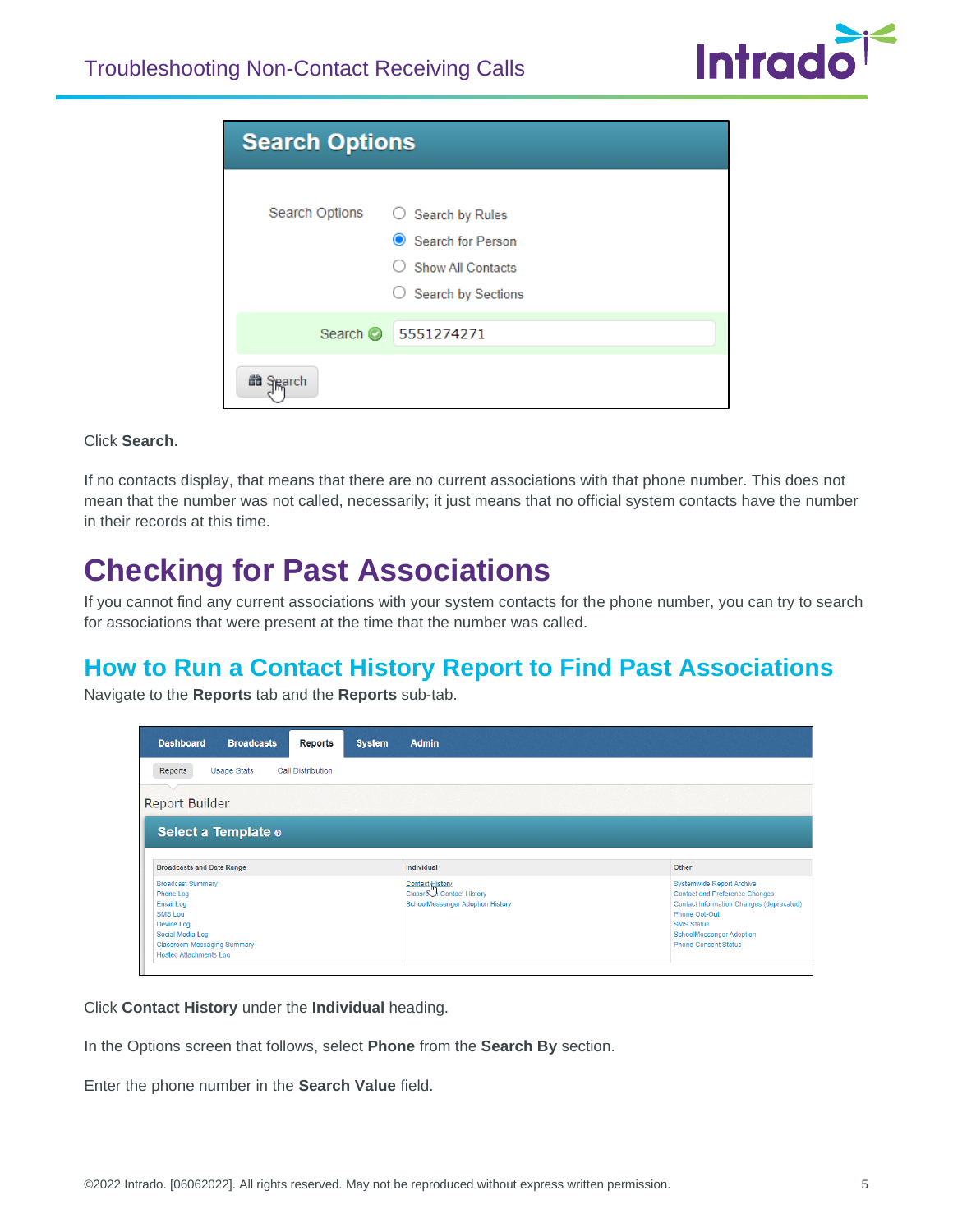

Then, choose **Last X Days** in the **Date Options field**, and enter the number of days in the past you want to search by. You can also search by **Date Range** in that drop-down if you prefer. Make sure the date range or number of days encompasses the date that the person said that they received the broadcast.

| Search By @ O ID Number   | ● Phone<br>$\bigcirc$ Email |
|---------------------------|-----------------------------|
| Search Value   5556372913 |                             |
| <b>FILTER BY</b>          |                             |
| Date Options              | Last X Days<br>$\checkmark$ |
|                           | Days: 30                    |

In the screen that follows, any associations to that phone number in the date range specified will be listed. If there was only one association, you will receive a basic Broadcast Summary-style report of the broadcasts that were sent to the number within that timeframe. If there are multiple associations, you will first see a list of the associations, and will need to click on one of the links in those fields to get to the Broadcast Summary-style report.

If you find an association, best practice is to check that contact's current contact information to make sure that the phone number is no longer listed. If the information came from an information system of some kind, be sure to check there as well, as it is the true source and should also be updated.

## <span id="page-5-0"></span>**Call Forwarding Service Possibility**

Although fairly uncommon, it is possible that the person is receiving the broadcast because their number is listed as the forwarding number for a phone number that is currently in your system under one of your contacts. When this happens, it is generally because a family member or other acquaintance decided to forward such calls to the number but may not have informed the person that they were doing so.

Unfortunately, there is no way to check into this on the Communicate end, or on the school or organization's end. Even adding the number to the Blocked List as aforementioned will not work, because it only blocks numbers directly, and the number that is forwarding the calls is probably not going to be blocked (or even known by either party in most cases).

The only option if this is the case is for the person whose number was called to contact their telephone company or cell phone carrier to troubleshoot the issue. In most cases, the provider will be able to help.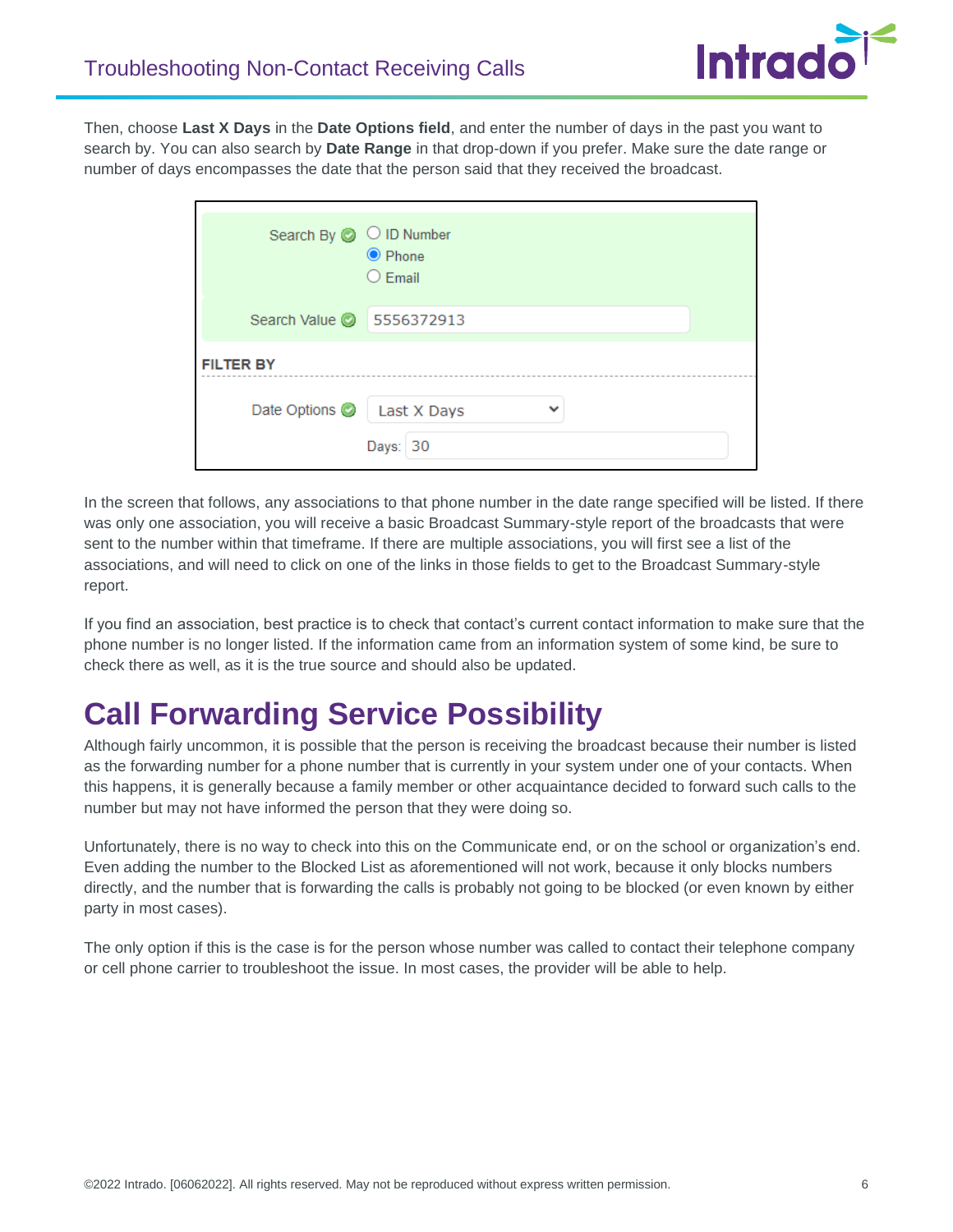

## <span id="page-6-0"></span>**Checking for Other School or Organization Association**

Although unusual, the phone number of the person could be attributed to a contact in an entirely differently school district or organization that is using the program. When this occurs, it is usually a neighboring city, but it can be from anywhere if the number was mistyped or otherwise.

From the perspective of someone using the program, there is no way to check on this, but you can call support, who can assist in checking this possibility from that end.

*Note: Unfortunately, there also exists the possibility that the broadcast is originating from another broadcasting program or source entirely, in which case support will be able to determine that it is not in the records for Communicate but would not be able to see which school or organization has the number on file, or what program they are using to send the broadcast.*

## <span id="page-6-1"></span>**Other Possible Scenarios**

Along with the other possibilities, there are also some other common scenarios that could explain the person receiving a broadcast.

- There is always a chance that the person that is reporting the erroneous broadcast may have misconstrued a phone broadcast that was actually sourced elsewhere. For example, if you sent out a message regarding school being cancelled due to inclement weather, they may actually have received a call from a local weather station or community service line about school being out and misunderstood it as being from you. To rule this out, try to have them play the message for you and see if it is yours.
- The person may be trying to contact another school or organization about this, and simply dialed the wrong number. This is less likely of course, but to rule it out, make sure you identify your school or organization and make sure they know whom they are contacting for clarification.
- A user may have unknowingly manually typed the phone number into their list when sending the broadcast. The Contact History report as aforementioned should find this but if not, check the Report of the broadcast to find the phone number and identify where it came from, then check that user's lists for the number to rule this out.

## <span id="page-6-2"></span>**Contact Support**

If you've gone through all of the troubleshooting steps, but the non-contact person is still receiving the calls, please call our support line to help troubleshoot the issue. The following information will be needed for troubleshooting:

- The phone number in question
- The date, time, and name of the broadcast
- Who sent the broadcast
- Any other information that may be relevant

Call us at 800-920-3897 or email [support@schoolmessenger.com.](mailto:support@schoolmessenger.com) There is also the option to chat with a live technician by clicking the chat link at [www.schoolmessenger.com/support.](http://www.schoolmessenger.com/support)